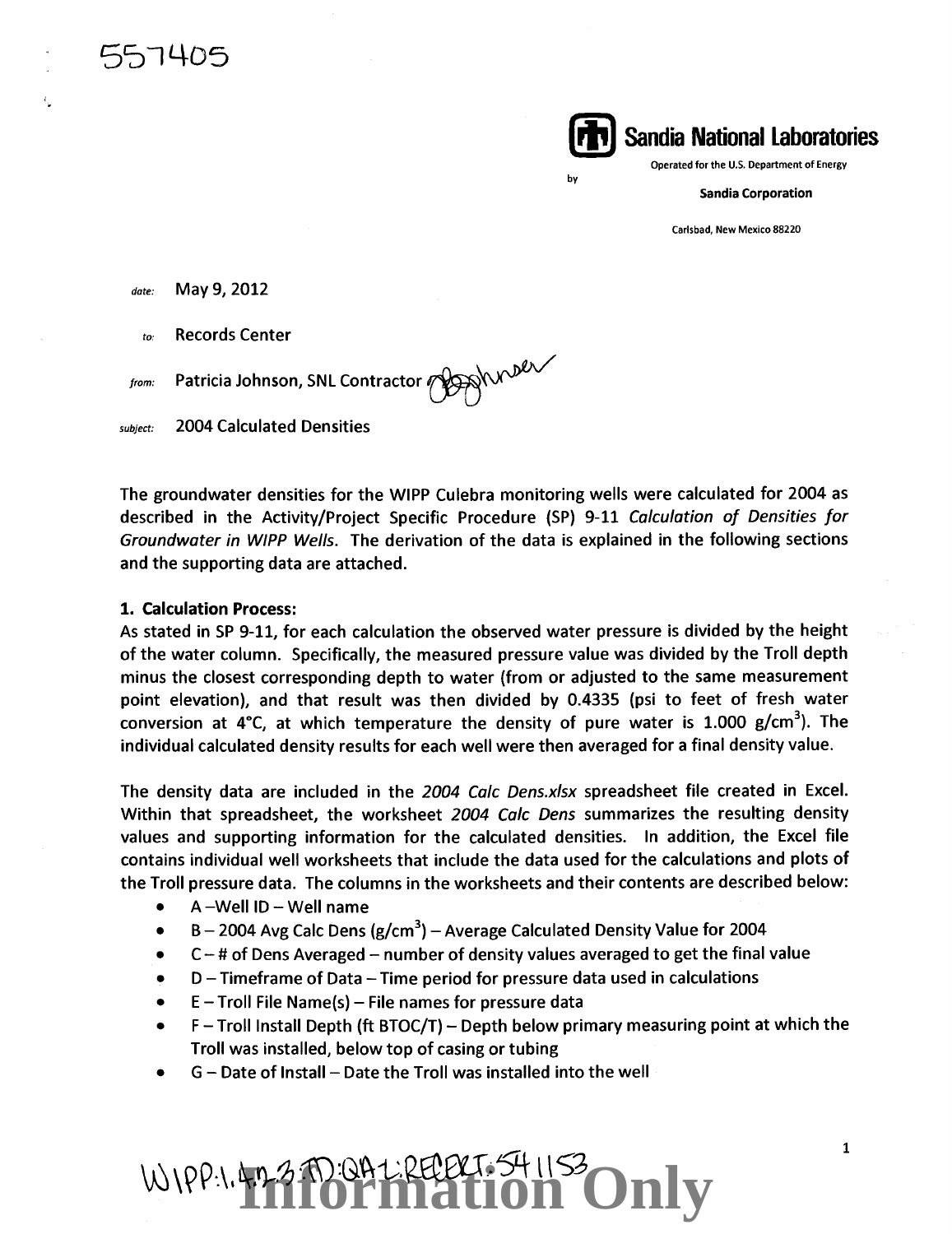- H Installation Logbook Page Reference to the logbook and page where the Troll installation was documented
- I Comments/Explanations Comments and/or explanations regarding data

The spreadsheet entries were verified by Dale 0. Bowman II, Organization 6212.

### 2. Identification/Listing of Input, Input sources, and Output:

- Excel spreadsheet including the data  $-$  2004 Calc Dens.xlsx
	- $\triangleright$  Worksheet 1 2004 Calc Dens (printed copy attached)
	- $\triangleright$  Worksheet 2 C-2737
	- $\triangleright$  Worksheet 3 ERDA-9
	- $\triangleright$  Worksheet 4 H-2b2
	- $\triangleright$  Worksheet 5 H-3b2
	- $\triangleright$  Worksheet 6 H-4b
	- $\triangleright$  Worksheet 7 H-5b
	- $\triangleright$  Worksheet 8 H-6b
	- $\triangleright$  Worksheet 9 H-7b1
	- $\triangleright$  Worksheet 10 H-9c
	- $\triangleright$  Worksheet 11 H-15
	- $\triangleright$  Worksheet 12 H-17
	- $\triangleright$  Worksheet 13 IMC-461
	- $\triangleright$  Worksheet 14 P-17
	- $\triangleright$  Worksheet 15 SNL-1
	- $\triangleright$  Worksheet 16 SNL-2
	- $\triangleright$  Worksheet 17 SNL-3
	- $\triangleright$  Worksheet 18 SNL-5
	- $\triangleright$  Worksheet 19 SNL-9
	- $\triangleright$  Worksheet 20 SNL-12
	- $\triangleright$  Worksheet 21 WIPP-11
	- $\triangleright$  Worksheet 22 WIPP-13
	- $\triangleright$  Worksheet 23 WIPP-25
	- $\triangleright$  Worksheet 24 WIPP-26
	- $\triangleright$  Worksheet 25 WIPP-30

### 3. Data Qualification for Compliance Decision Analysis:

Data sources provided in Column E (Troll File Name(s)), F (Troll Install Depth (ft BTOC/T)), G (Date of Install), and H (Installation Logbook Page), and in the References Section.

#### 4. Software Used:

Intel® Xeon® CPU, Microsoft Windows 7, Microsoft Office Professional Plus 2010 Excel

### 5. Reviews:

Technical: Dale 0. Bowman II, 6212 QA: Shelly Nielsen, 6210

### **Information Only**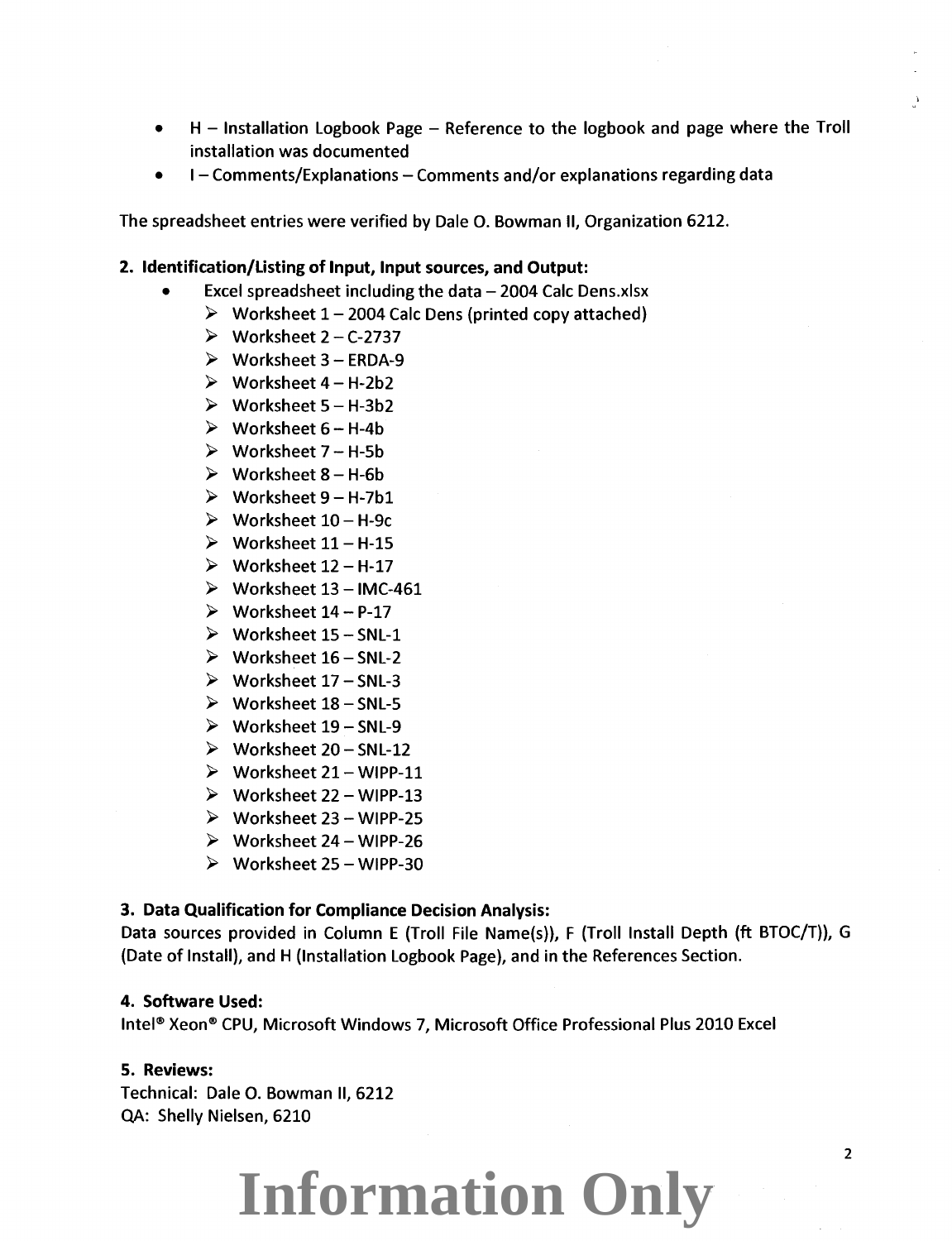### **6. References:**

- Troll file names, installation data, and SNl water level data are from the following scientific notebooks (package ERMS 543277): Troll logbook 2- Troll-2 Troll Logbook  $3 -$ Troll-3 Magenta Hydrology Notebook 5- Magenta-S Magenta Hydrology Notebook 6- Magenta-6 WIPP Site Well Testing 2 - WSWT-2 WIPP Site Well Testing 3 - WSWT-3 WIPP Site Well Testing 4 - WSWT-4
- WRES Water level Data submitted to SNl in monthly memoranda (package ERMS 525178)

### **7. List of Attachments:**

- 1. Printout of Excel file worksheet 2004 Calc Dens.xlsx
- 2. CD including the Excel file and memorandum

## **Information Only**